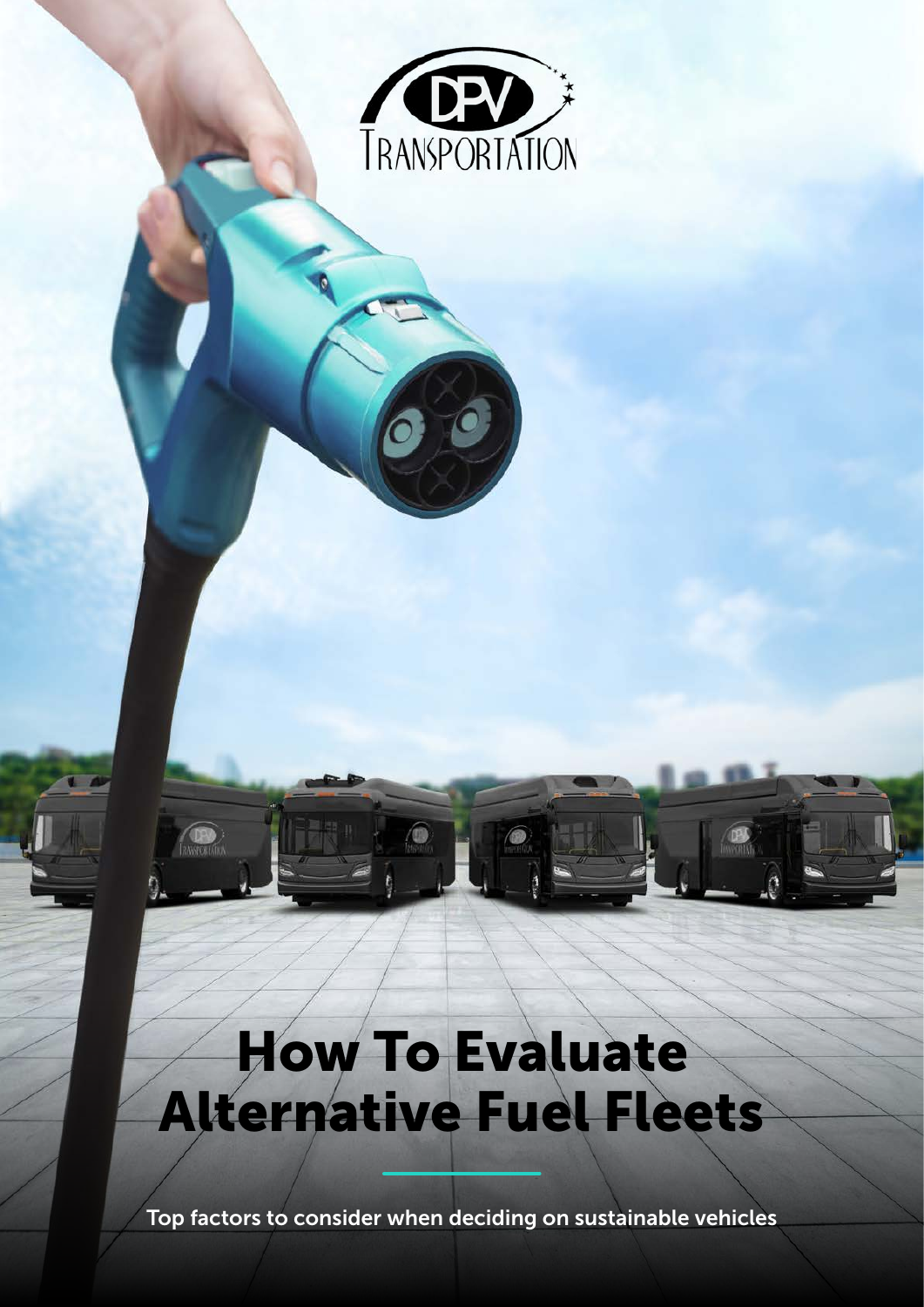This paper is brought to you by *[DPV Transportation Worldwide](https://www.dpvtransportation.com/)*, a leading provider of premium fleet services throughout the U.S. It provides you with some of the most important criteria to examine when transitioning your fleet service transportation method from traditional diesel fuel vehicles to AFVs (Alternative Fuel Vehicles).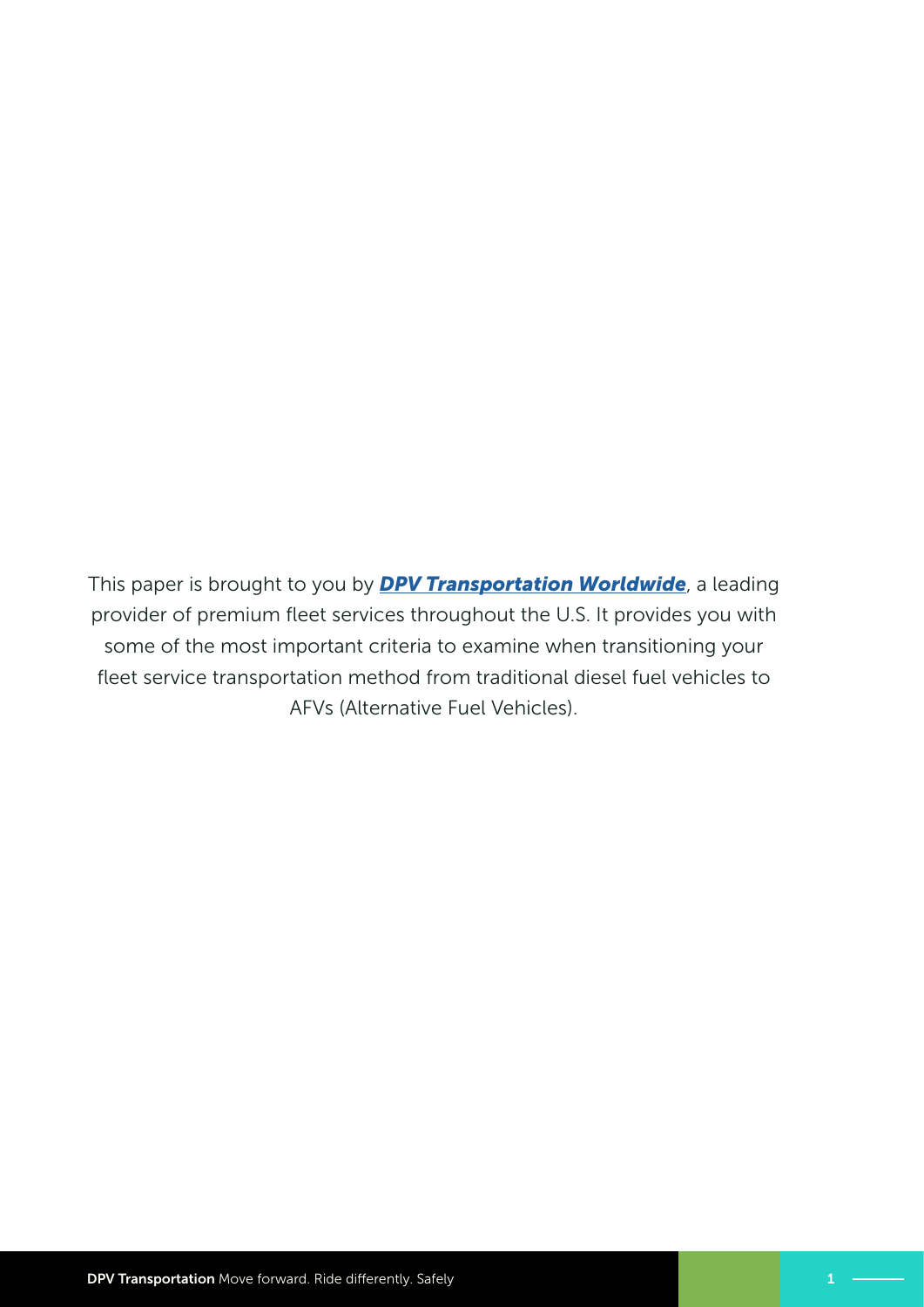

With a focus on global change taking shape on a corporate level, an increasing number of organizations are making purchasing decisions that prioritize more environmentally friendly solutions.

Many of these organizations have sustainability mandates they need to reach, and are actively taking concrete steps toward attaining them.

The reasons are clear. Being sustainable reduces costs over time, improves efficiency, mitigates risks, and, simply enough, is the right thing for the long-term health of our environment. Even from a branding perspective, there has been an influx of contributions, investments, and student/employee recruitment based on taking socially responsible initiatives.

However, although *[90 percent of executives](https://sloanreview.mit.edu/projects/investing-for-a-sustainable-future/)* think sustainability solutions are important on an organizational level, only 60 percent of companies have a strategy in place.

Often, companies that speak of being sustainable are lacking when it comes to implementation. This gap speaks to some resistance as it relates to perceived risks, such as:

- Larger up-front costs
- Logistical complications
- Overall lack of understanding or awareness

One thing is certain: The days where you had to rely solely on traditional diesel fuel to power your fleet vehicles are long gone. Today, there are multiple fuel alternatives that can address the sustainability standards of an organization.

It is not suggested here that alternative fuels present greater risks than conventional fuels, simply different ones which could be mitigated through gaining a better understanding of the facts.

The following are eight important factors to keep in mind when considering alternative fuel vehicles for your next fleet service contract: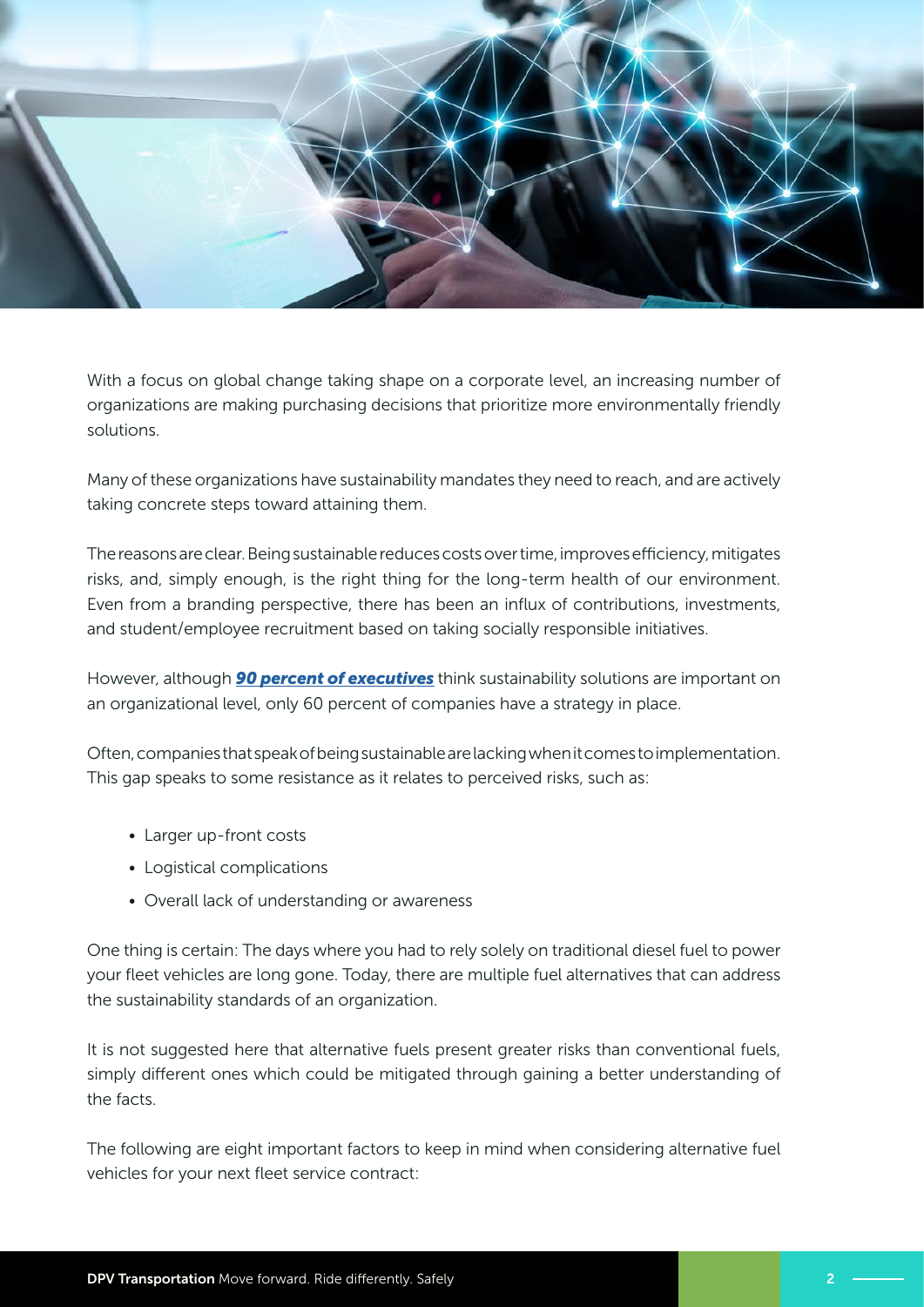## Eight Factors When Considering AFV Fleet Services

### 1) Which type of alternative fuel?

Alternative Fuel Vehicles use *[combinations of vehicle fuels and technologies](https://www.dvrpc.org/Reports/10055A.pdf)* to reduce the use of petroleum in on-road vehicles. There are a handful of different AFV types to choose from which may or may not match the sustainability standards of your organization. These include:

![](_page_3_Picture_3.jpeg)

#### • Ultra-Low Sulfur Diesel Vehicles (ULSD)

ULSD is a cleaner-burning diesel fuel that contains 97 percent less sulfur than low-sulfur diesel (LSD). It was developed to reduce diesel emissions more effectively. Lowering the sulfur in our fuel significantly limits the amount of emissions emitted by the vehicles, thus improving the air quality.

![](_page_3_Figure_6.jpeg)

#### • Biodiesel & Propane

Biodiesel is made from vegetable oil, cooking oil, animal fats, and other natural sources. It offers good cold-weather performance, and an energy output per gallon that's often indistinguishable from gasoline. Per-gallon cost for biodiesel ranges from 3 cents up to a dollar more compared to wholesale fuel prices.

![](_page_3_Picture_9.jpeg)

#### • Compressed Natural Gas (CNG)

The cleanest burning fuel in the transportation industry to date, compressed natural gas is created when natural gas is compressed to less than 1 percent of its original volume. It's stored in pressurized tanks and offers similar fuel efficiency, power, and acceleration as regular gasoline. Using low carbon fuel can significantly lower greenhouse gas emissions as well as tailpipe emissions.

![](_page_3_Picture_12.jpeg)

#### • All-Electric Vehicles (EV)

All electric vehicles release zero emissions, making them the optimal choice to prioritize the long-term future of the environment. For example, at Stanford University, you'll find 100 percent electric transit buses in use every day. These buses can run all day, with a range of over 125 miles.

![](_page_3_Picture_15.jpeg)

#### • Hybrid - Electric Vehicles

Internal combustion engines and electric motors power these vehicles to lower tailpipe emissions, while maintaining comparable capabilities to conventional fully gas-powered vehicles. However, hybrid cars are heavier than their regular counterparts which might be an issue depending on how it's used. Eventually the battery in an electric or hybrid vehicle will need to be replaced, and cold weather negatively affects battery life.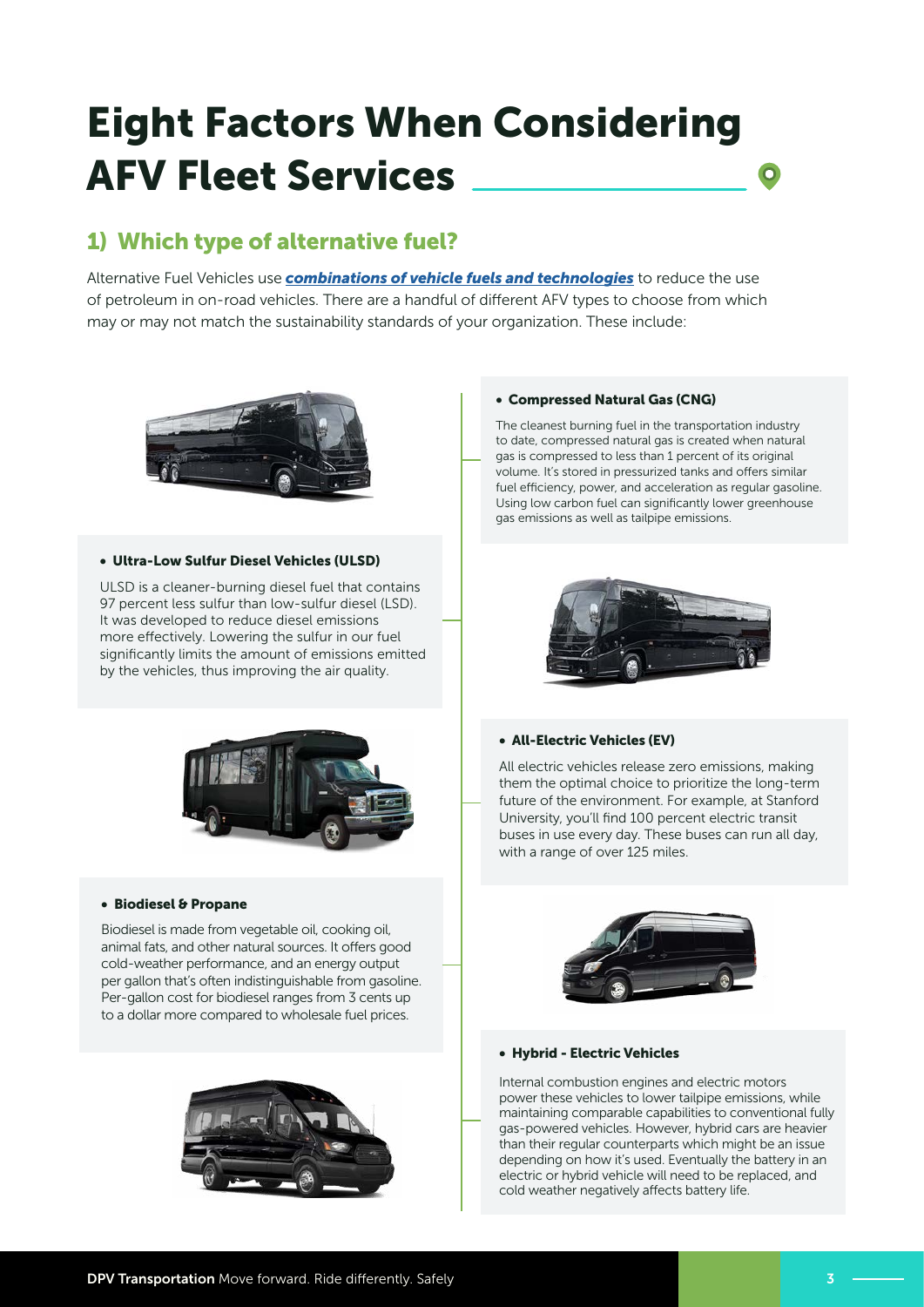#### 2) Do you have fueling centers on or near your location?

If the choice of alternative turns out to be electric, you must think about where they get fueled. The number of publicly accessible charging stations reached more than 26,000 in 2020, offering more than 80,000 places to charge, according to the *[Alternative Fueling](https://afdc.energy.gov/stations/#/find/nearest)*  **[Station Locator](https://afdc.energy.gov/stations/#/find/nearest)**. That number continues to grow with the latest data (Feb 2022) showing ChargePoint Network recording 27,500 charging stations.

Search for nearby fueling stations and *[electric charging stations](https://afdc.energy.gov/fuels/electricity_locations.html)* before you commit to a large purchase to ensure that it is truly cost-effective for your team. For other alternate fuels, like biodiesel and compressed natural gas, you will need to train your personnel to fill up at stations capable of providing these uncommon fuels.

#### 3) When do you need them?

There is typically a low turnover of AFVs because of supply and demand issues. For example, purchasing new EVs could be delayed intermittently due to a chip shortage, according to *[Scientific American](https://www.scientificamerican.com/article/chip-shortage-could-slow-electric-vehicle-rollouts/)*.

Purchasing or converting to AFVs could take six weeks or more to implement and that is after confirming your exact needs.

This means you have to consider possible fleet challenges such as meeting the needs of an increase in size in your team, or an increase in mileage based on your expanding market. Honoring your ever-changing needs is exactly what DPV Transportation was built on. We are able to provide custom solutions to your unique situation.

#### 4) How much time do you have between charging?

Charging EVs takes as much as eight hours, exponentially longer than it takes to fuel a diesel bus, for example. So, while the vehicle is being recharged, it's out of operation; therefore, in many cases, you may need two or more vehicles to fulfill your business needs.

Until more cities learn from Detroit and *[build roads that charge electric vehicles](https://www.businessinsider.com/public-road-detroit-to-charge-electric-cars-as-they-drive-2022-2)* while they drive, you will need to consider some creative solutions. Employing a fleet of EVs can take the pressure off and keep your team running efficiently.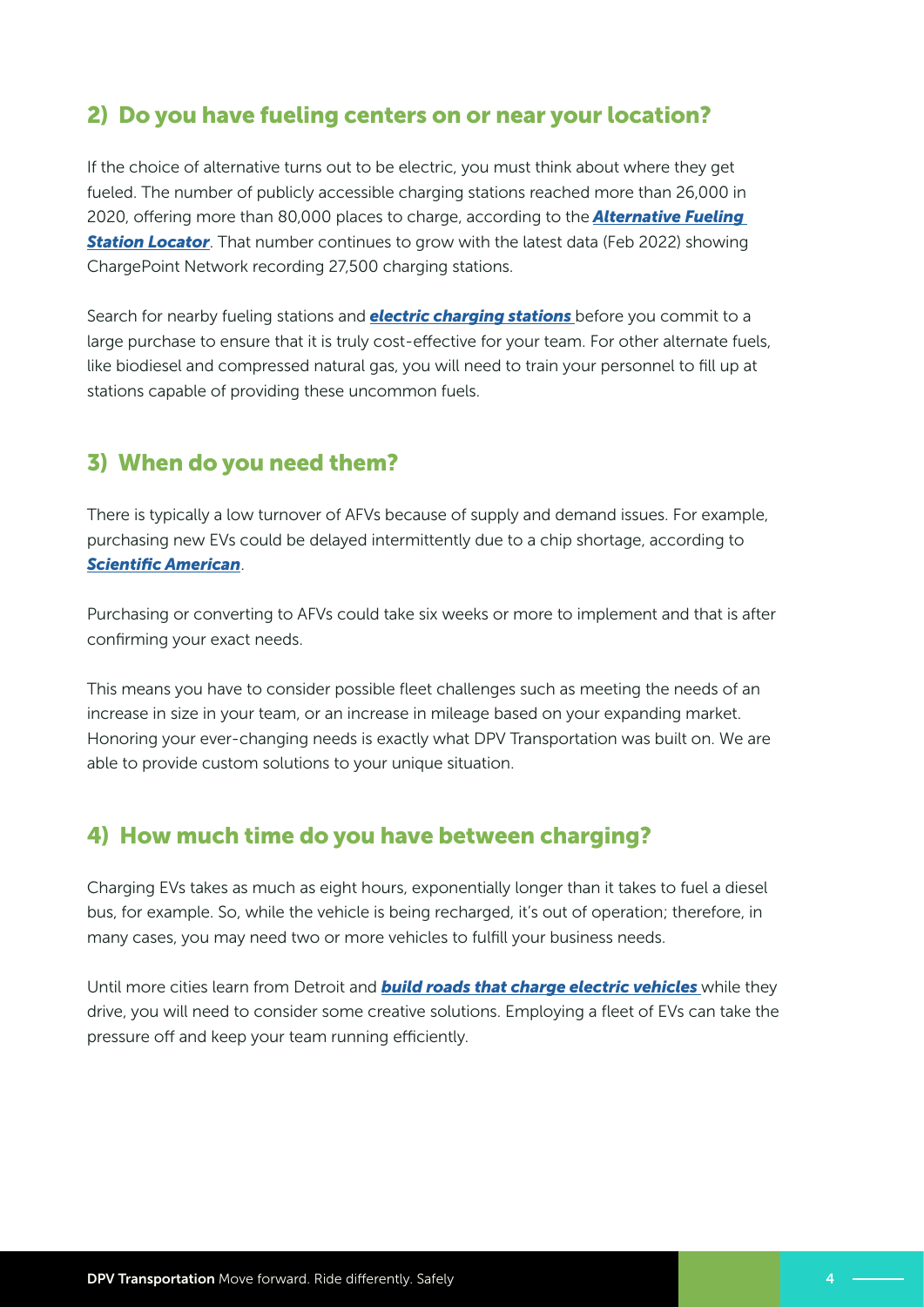#### 5) What is your discretionary budget?

Although energy costs for hybrid and plug-in electric vehicles are generally lower than for similar conventional vehicles, purchase prices can be significantly higher. EVs cost more, just like cars in the open market, and that cost can be a premium of 65 percent.

However, when you factor in the many benefits of alternative fuel vehicles, such as lowering your company's dependency on fuel, and increasing your tax savings through subsidies; your actual operating costs are significantly lower for an alternative fuel vehicle than for a gas- or diesel-powered one.

At DPV Worldwide, we buy the vehicles, we maintain them, we provide the drivers, and even the fuel, and bundle all of it into a one set price. You can think of us as a transportation outsourcer for shuttle services.

What about unexpected costs like maintenance? EVs in general tend to need less maintenance. When considering bringing transportation in-house, consider whether the fleet service is knowledgeable in the maintenance and repair of each alt fuel vehicle to ensure a quick and seamless turnaround.

#### 6) How long do you need the fleet of vehicles?

Contracts can often be tedious and cumbersome. Between RFPs, negotiations, agreement terminology, etc. At the end of the day, the less you have to be responsible for, and the more you can entrust your vendor with, the easier your job becomes.

Some questions to ask regarding contracts:

- Does the vendor own all the equipment?
- How much risk falls on our organization?
- Who maintains the vehicles and equipment?
- What type of insurance is offered?
- What contractual incentives do you offer?
- Do you offer contract extensions?

A contract for a fleet service can meet a short-term need on a monthly basis or provide the stability of a long-term service through a twelve- or eighteen-month contract. The benefit of increasing the length of time gives you peace of mind while you focus on your business operations.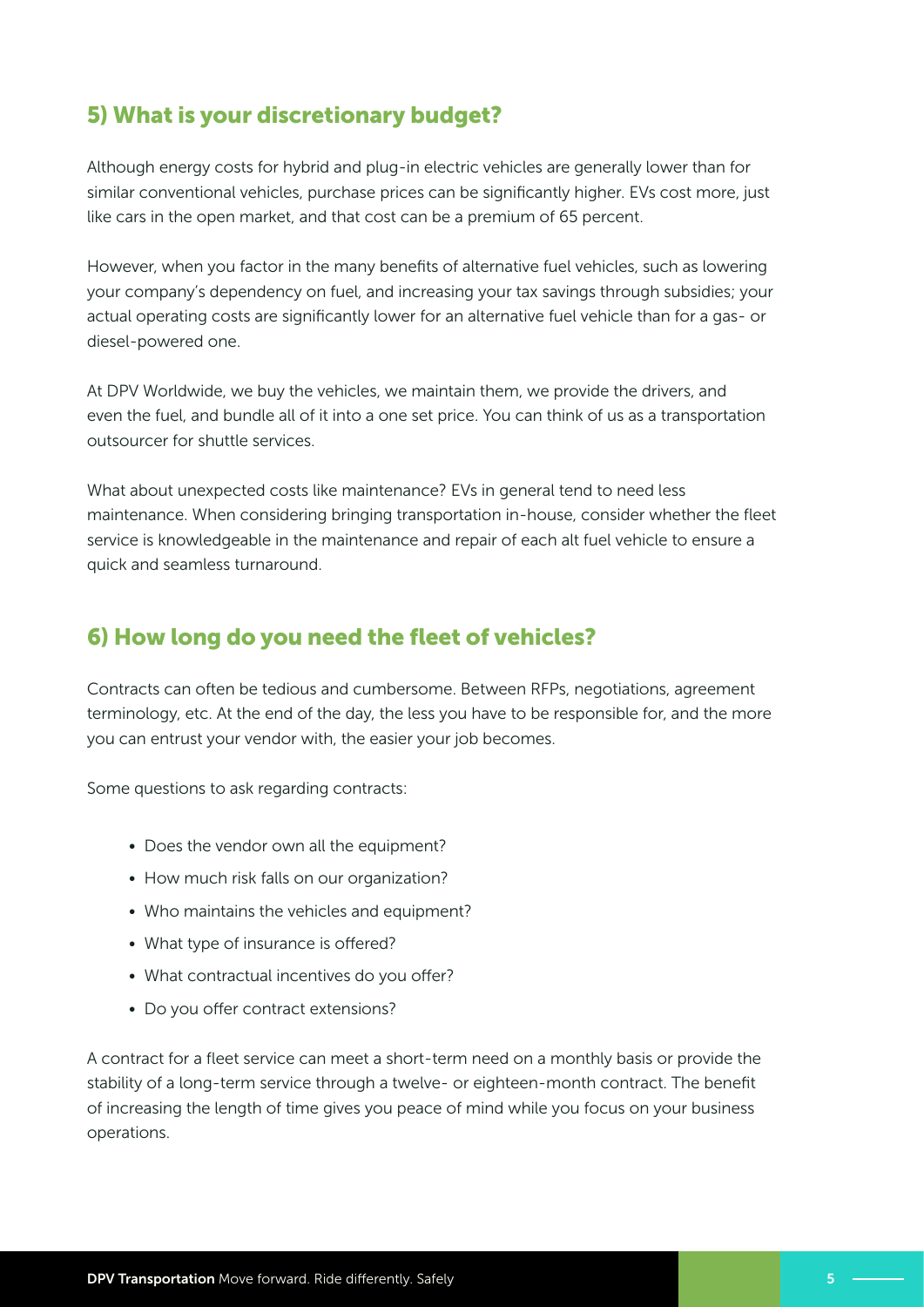### 7) How important is sustainability to your image?

A survey by Nielsen shows that millennials are *[twice as likely](https://www.nielsen.com/us/en/insights/article/2018/was-2018-the-year-of-the-influential-sustainable-consumer/#:~:text=When%20surveyed%2C%20Millennials%20are%20twice,sustainable%20ingredients%20(90%25%20vs.)* as baby boomers to say they are changing habits to reduce environmental impact. Generation Z is soon to become the next dominant generation and is equally concerned, and in many cases *[more concerned](https://www.forbes.com/sites/gregpetro/2020/01/31/sustainable-retail-how-gen-z-is-leading-the-pack/?sh=40052ca02ca3)*, than millennials.

Further evidence shows that an emphasis on branding electric vehicles, through vehicle wraps and strategic campaigns, can provide a high ROI. This shows that corporate brands can increase their values tremendously by promoting their focus on sustainability.

This is especially important for universities and other academic institutions, where a vehicle driving around campus can provide invaluable PR as it fits with their sustainability mission. Bentley University Office of Sustainability distributes data about their internal sustainability programs and practices. As of 2021, 29 percent of their commutes use alternative transportation. They are so committed to the culture of sustainability that there are four dedicated majors and minors to drive research and professionals in areas ranging from Sustainability Science to Sustainable Investing.

Another prime way to leverage branding is with shuttle bus services for traveling employees, or commuting guests to and from events. Often, they see the ROI because of the positive PR from attendees who are concerned with clean transportation and energy.

### 8) How and when do you need to meet your sustainability initiatives?

The reality is that it may not be logistically or financially realistic to take the plunge into AFVs all at once. As a result, organizations may want to first dip their toe in the water and do a test run to mitigate any possible risks.

The logistics, uncertainties, up-front costs, and other anticipated challenges in making the transition to AFVs are giving pause to many who are considering the switch. However, for those who do not have a mandate to make the move entirely, for five, ten, or more years, there lies the opportunity to start small and build from there. Any cost saving you make by handling transportation internally is quickly absorbed by the cost of employing both drivers and administrators to handle the logistics.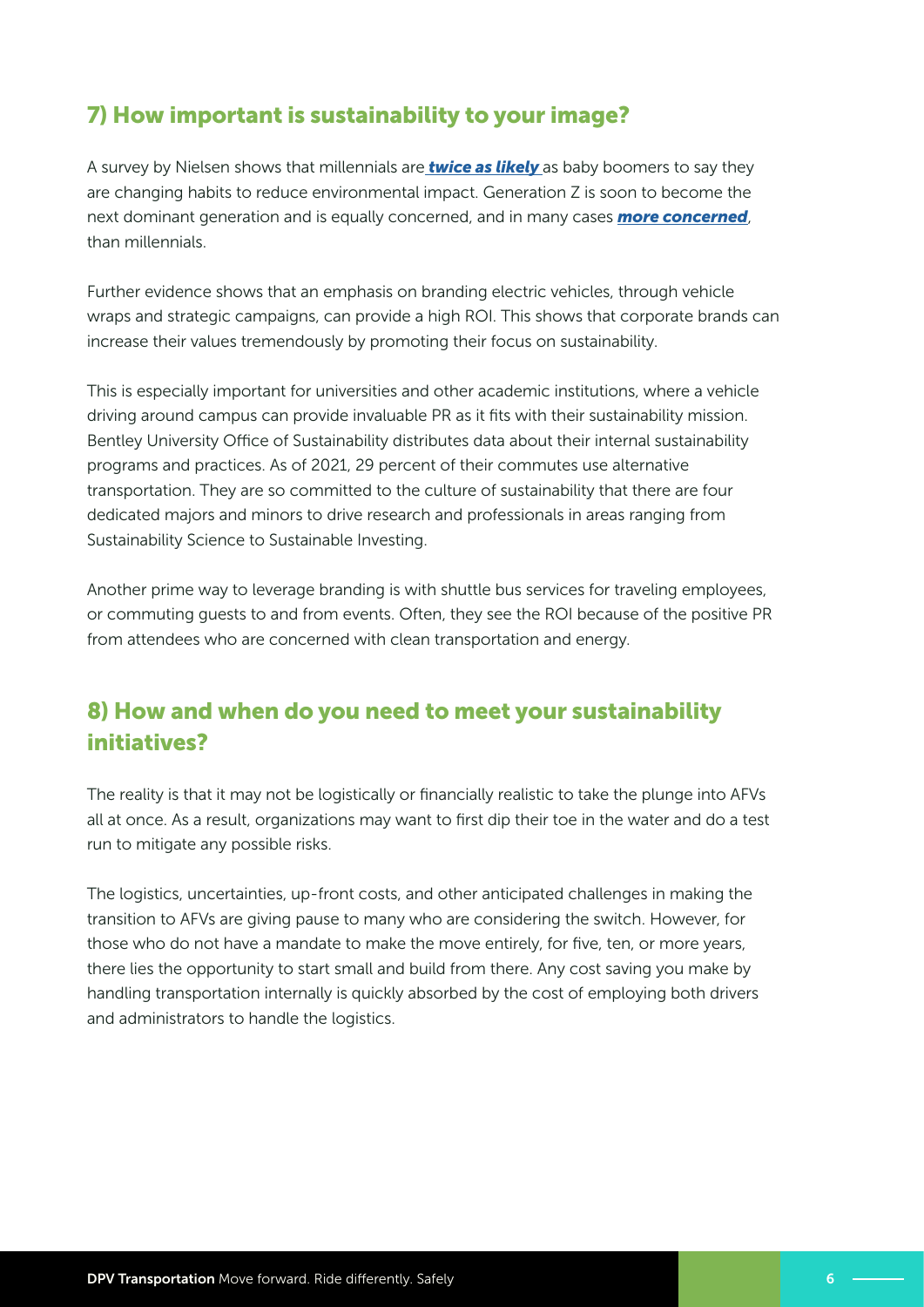#### What The Hartford Insurance Company Discovered:

For one client, The Hartford Insurance, we helped them determine the costs when they were thinking of switching to a completely EV fleet. We presented relevant options based on our projections and calculations of their company's needs and the state of their operations. The Hartford realized switching to an EV fleet would not be as easy and fast as they hoped, and would have a greater cost than they had anticipated. Given their desire to still improve their fleet's sustainability, they decided to start with one vehicle, test, and expand from there. They are making definite strides in their sustainability efforts and doing it in a way that is comfortable for their bottom line.

A fleet situation doesn't have to be an all or nothing decision.

## Quick comparison chart

|                                       | <b>Traditional</b> | <b>EV</b> |
|---------------------------------------|--------------------|-----------|
| Quicker fueling                       |                    |           |
| More fueling stations/Easier approach |                    |           |
| Lower fueling costs                   |                    |           |
| Lower initial cost of vehicle         |                    |           |
| Lower maintenance cost                |                    |           |
| Quicker delivery of new vehicles      |                    |           |
| <b>Tax subsidies</b>                  |                    |           |
| Better brand image                    |                    |           |
| Faster innovation pace                |                    |           |
| Lower emissions impact                |                    |           |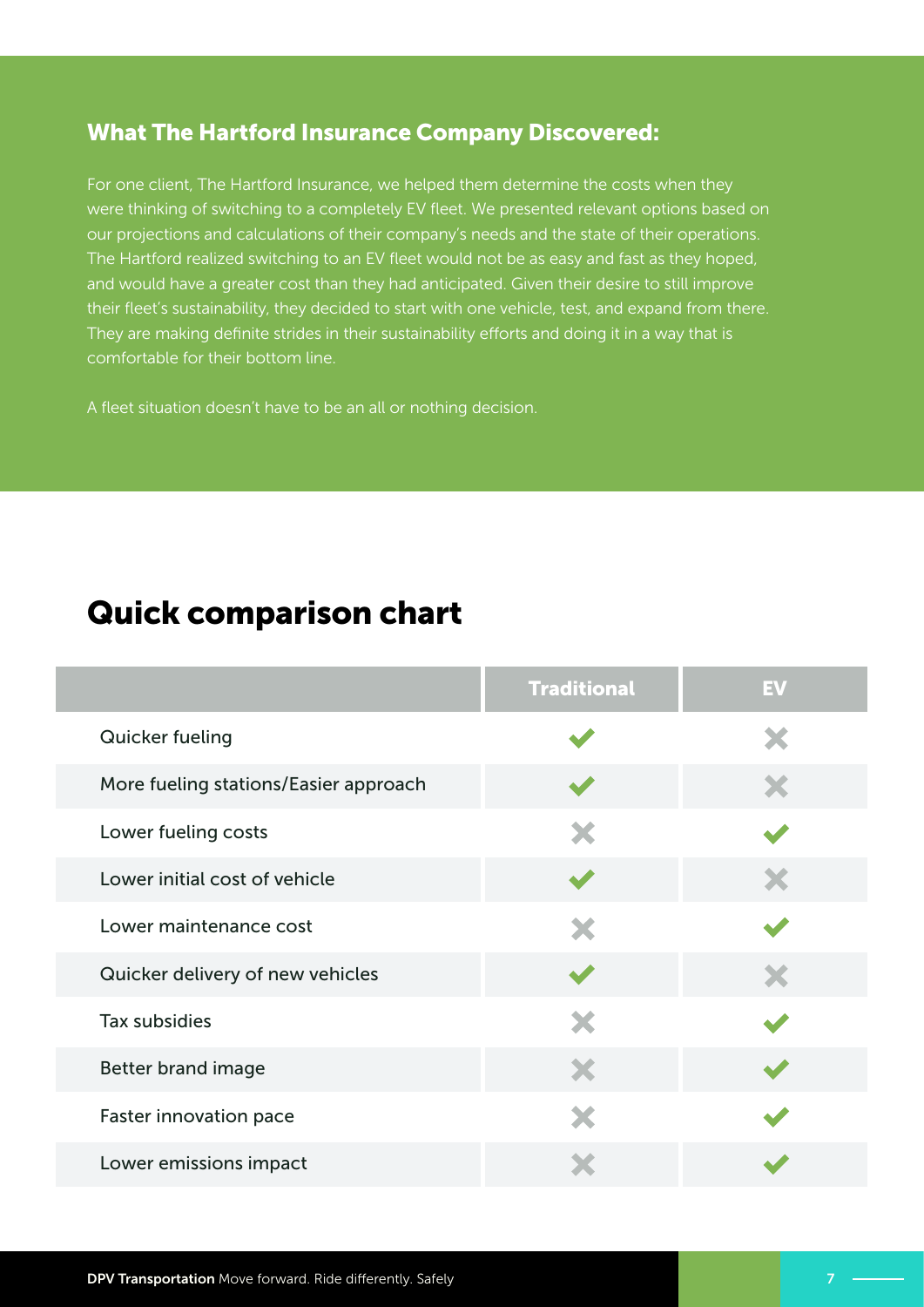## Biggest electric bus manufacturers in the USA $\bullet$

![](_page_8_Picture_1.jpeg)

## **100 ELECTRIC**